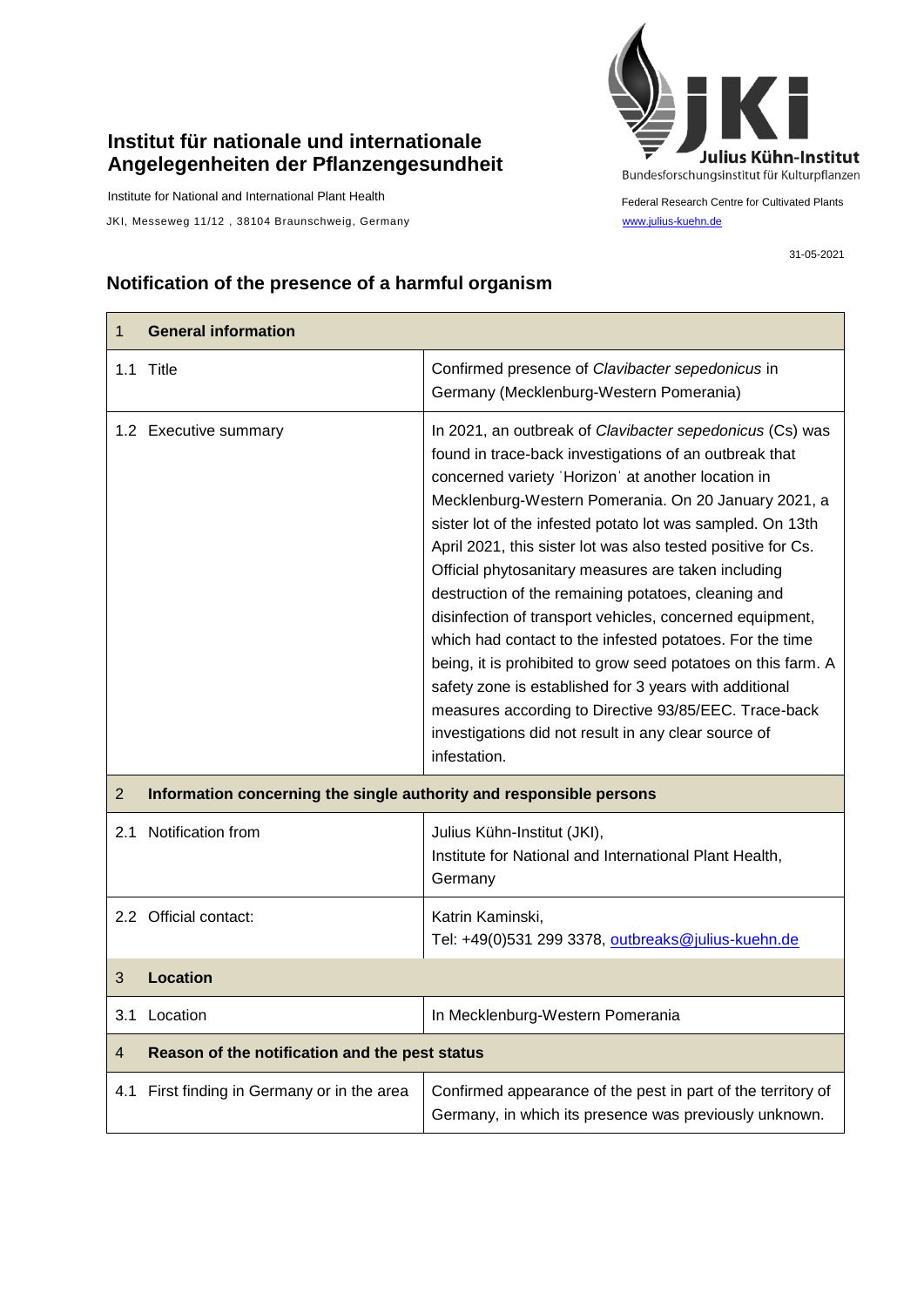|     | 4.2 Pest status of the area where the<br>harmful organism has been found<br>present, after the official confirmation.                 | Present: under eradication, in specific parts of the area<br>where host plants are grown                                                                                                        |  |
|-----|---------------------------------------------------------------------------------------------------------------------------------------|-------------------------------------------------------------------------------------------------------------------------------------------------------------------------------------------------|--|
|     | 4.3 Pest status in Germany before the<br>official confirmation of the presence, or<br>suspected presence, of the harmful<br>organism. | Present: under eradication                                                                                                                                                                      |  |
|     | 4.4 Pest status in Germany after the<br>official confirmation of the presence of<br>the harmful organism.                             | Present: under eradication                                                                                                                                                                      |  |
| 5   | Finding, sampling, testing and confirmation of the harmful organism                                                                   |                                                                                                                                                                                                 |  |
| 5.1 | How the presence or appearance of<br>the harmful organism was found.                                                                  | Phytosanitary inspection of any type.<br>Inspection in the framework of trace-back investigations of<br>another outbreak.                                                                       |  |
|     | 5.2 Date of finding:                                                                                                                  | 11-02-2021                                                                                                                                                                                      |  |
| 5.3 | Sampling for laboratory analysis.                                                                                                     | Date of sampling: 20-01-2021                                                                                                                                                                    |  |
|     | 5.4 Name and address of the Laboratory                                                                                                | Landesamt für Landwirtschaft, Lebensmittelsicherheit und<br>Fischerei Mecklenburg - Vorpommern (LALLF M-V) -<br>Abteilung Pflanzenschutzdienst<br>Graf-Lippe-Str. 1<br>18059 Rostock<br>Germany |  |
| 5.5 | Diagnostic method                                                                                                                     | According to peer reviewed protocols.                                                                                                                                                           |  |
|     | 5.6 Date of official confirmation of the<br>harmful organism's identity.                                                              | 13-04-2021                                                                                                                                                                                      |  |
| 6   | Infested area, and the severity and source of the outbreak in that area                                                               |                                                                                                                                                                                                 |  |
| 6.1 | Size and delimitation of the infested<br>area.                                                                                        | 117000 m <sup>2</sup>                                                                                                                                                                           |  |
|     | 6.2 Characteristics of the infested area                                                                                              | Open air - production area: field (arable, pasture)                                                                                                                                             |  |
|     | and its vicinity.                                                                                                                     | Type of element: Other plant, part of a plant or plant<br>product                                                                                                                               |  |
|     | 6.3 Host plants in the infested area and its<br>vicinity                                                                              | Solanum tuberosum                                                                                                                                                                               |  |
|     | 6.4 Infested plant(s), plant product(s) and<br>other object(s).                                                                       | Solanum tuberosum                                                                                                                                                                               |  |
|     | 6.5 Source of the outbreak                                                                                                            | The initial planting material of the variety 'Horizon'<br>originates from a propagation farm in Saxony-Anhalt.                                                                                  |  |